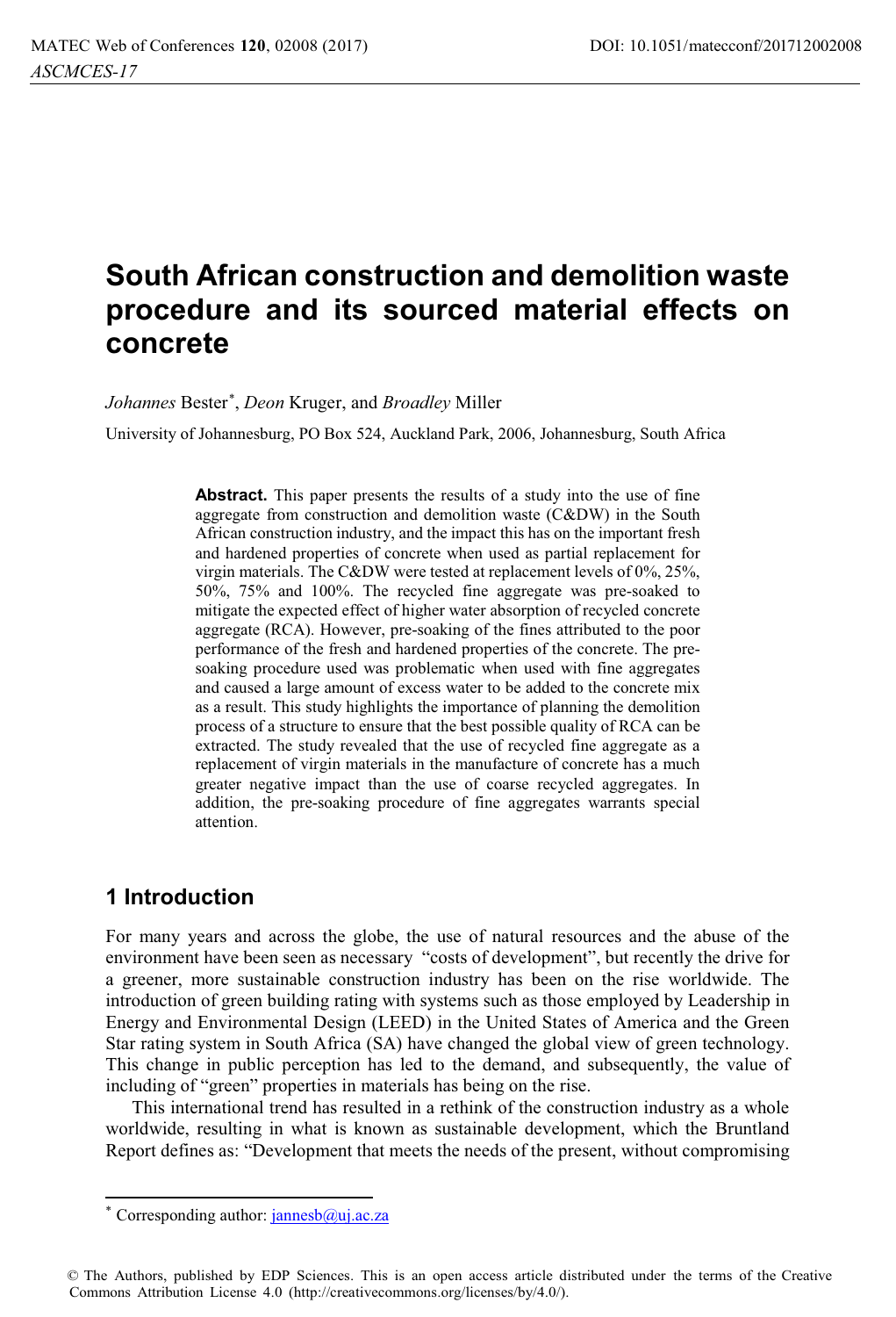on the ability of the future generations to meet their needs." According to the triple bottom line theorem of Sustainable Development, Sustainable Development comprises of three main parts, namely: Economic-, Environment- and Social factors [1]. All three of these factors need to be considered and balanced in order to make a project or product as sustainable as possible and thus meet the "Triple Bottom Line" of sustainable development.

# **2 The construction and demolition waste industry**

The idea of recycling of construction and demolition waste (C&DW) is not a new one, but one that many developed countries such as those in the European Union and Japan have implemented very successfully for a number of years now. Various studies have shown that the C&DW waste streams in Europe alone in the late 90's stood at around 200-330 million tons per year. This type of waste was generally made-up of around 67% of masonry and old concrete rubble and it is assumed that the waste make-up is the same in developed countries worldwide. Recycling of this C&DW generated across Europe however stood at only 28%, whereas some countries such as the Netherlands recycle up to 95% of their construction and demolition waste [2]. Various international regulatory bodies the world over has noticed this possibility for growth of C&DW recycling. The EU even has short term goals in place to enforce the recycling of between 50-90% of all the construction and demolition waste generated in their jurisdiction [3].

The C&DW stream in South Africa (SA) alone is estimated at around 5-8 million tons [4]. This shows that there is a massive opportunity for growth in the recycling industry worldwide as well as in SA with regards to the recycling of C&DW. SA still has vast open spaces and natural aggregate resources are still available, therefore it is not surprising that SA is lagging behind in terms of its development of measures to promote the recycling of C&DW. However, as the available area for landfill sites are reduced, natural resources that are depleting and the pressures from global markets increase, such as with the need for ISO 9000 and ISO 14000 requiring more companies to have quality environmental management systems, SA might soon see the need for effective recycling of C&DW [5].

# **3 Aspects of construction and demolition waste recycling**

To truly partake in the sustainable development process one has to look at all the aspects of waste minimisation throughout the project life-cycle. The 4 R's of waste minimisation are [6]:

- 1. Recovery
- 2. Reuse
- 3. Recycling
- 4. Reduction

The recycling of construction and demolition waste could have a number of positive aspects, such as:

- 1. Reduced impact on the environment, through lowering the demand for virgin materials;
- 2. Reduced cost of materials, as recycled materials are usually less expensive than virgin materials;
- 3. Reduced cost of transportation of material, as demolition waste could be used on the same site or in a nearby area;
- 4. Reduced impact on the environment, through a decrease in the need to landfill the waste, the lifespan of landfills could be increased;
- 5. Reduced landfilling costs.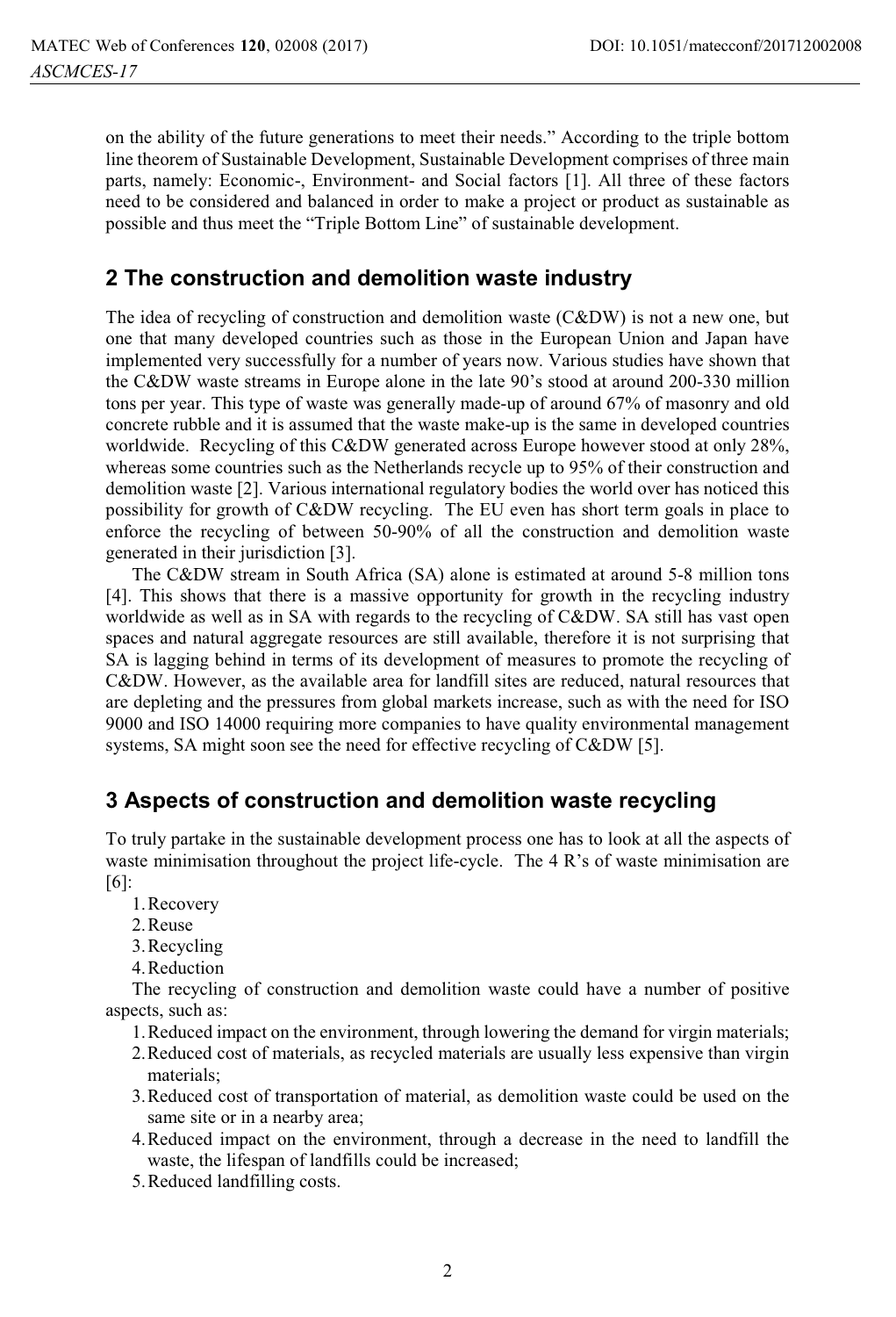At present the major uses of recycled construction and demolition waste has been for roadfills and backfills [3]. This unfortunately is considered more of a "down-cycling" process resulting from the perception that recycled aggregates are of inferior quality and thus virgin materials are still used for the majority of new concrete production. This is because past studies by institutions such as RILEM (The International Union of Testing and Research Laboratories for Materials and Structures), ACI (American Concrete Society) and Building Contractors Society of Japan (B.C.S.J) have shown a large degree of variability in the quality of the recycled material and the concrete made therewith.

Tests on the effects of recycled aggregates when used in the production of new concrete have been conducted internationally for over 30 years and from this some properties and effects have been proven to be quite common. These general findings have shown that concrete mixes using recycled concrete aggregate (RCA) can be designed in much the same way as those using natural aggregates, provided that the higher water absorption in RCA is appropriately accounted for when determining the water content.

In an effort to try and minimise the great variation in the fresh properties and strength results obtained when using recycled aggregates in the production of new concretes, most countries that allow the use of recycled aggregate in structural concrete have adopted necessary criteria or classification standards that the recycled aggregate must adhere to in order to be deemed safe for the use in the production of new concrete. These classification measures have seemed to be quite effective in minimising the risk when recycled aggregates are used, as well as giving the users a guide to the effects that the aggregates would have on the concrete as well as ways in which to mitigate them.

# **4 Experimental design**

The RCA that was used in this research was sourced from the demolition of an unknown structure. As the case generally would be in South Africa, the RCA that was produced had little control over the recycling process, thus it contained various contaminants (Figure 1). After crushing and sieving the material in the laboratory, it was found to contain mostly fine particles and hence the subsequent tests will be on the use of the waste material for the replacement of the fines part of the concrete mix as described by the Fulton's Concrete Technology handbook [7].



**Fig. 1.** Contaminants in the RCA.

A control mix (Table 1), simulating a ready-mix concrete, was made by the Afrisam Roodepoort Plant. Replacement levels of 25%, 50%, 75% and 100% by mass was used to determine how the level of replacement affected the fresh and hardened properties of the concrete.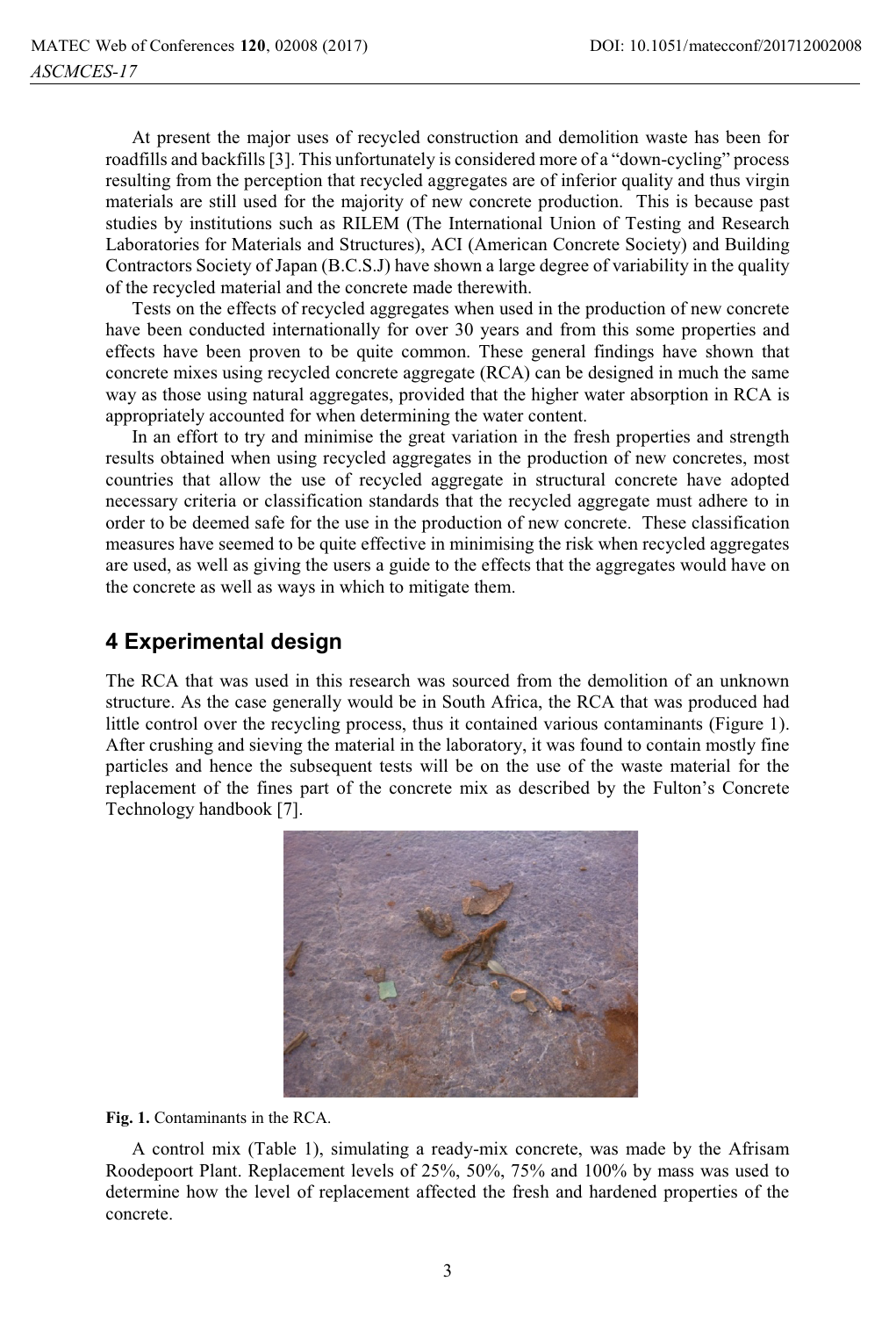| <b>Description</b>              | Control mix |
|---------------------------------|-------------|
| w:c                             | 0.67        |
| Water $(L)$                     | 195         |
| CEM II A-M $(S-V)$ 42.5R $(kg)$ | 290         |
| Eikenhof crusher sand (kg)      | 990         |
| 22mm Eikenhof stone (kg)        | 1075        |
| $Slump$ (mm)                    | 60          |

**Table 1.** Control concrete mix design.

The 25%, 50%, 75% and 100% replacement mixes were made in accordance with the procedure set out in SANS 5861-1: Concrete tests – Mixing fresh concrete in the lab. After casting of the moulds, the test cubes was cured in water in accordance with the standards set out in SANS 5861-3: Concrete tests – Making and curing of test specimens. A total of 15 test cubes and 3 test beams of each of the different mixes were manufactured. It must be mentioned at this point in time that no economic comparisons are considered for this project.

#### **4.1 Fresh concrete properties**

The tests used to evaluate the effect of the recycled fine aggregate on the fresh properties of the concrete compared to that of the control mix were the slump test (SANS 5862-1: 2006), slump retention and total bleed test (ASTM C232/C232M) and the setting time test (SANS 501 963-3: 2006).

#### **4.2 Hardened concrete properties**

In order to generate a strength gain curve 15 cubes sized 100mm x 100mm x 100mm were crushed at 1, 3, 7 and 28 days from the day of casting, in accordance with SANS 5863: Concrete tests – Compressive strength of hardened concrete. The flexural strength was determined on 28 days, in accordance with SANS 5863: Concrete tests – Flexural strength of hardened concrete. These specimen sizes were 500mm x 100mm x 100mm, and there were 15 specimens tested. A single load was applied at mid-span.

#### **4.3 Pre-soaking**

The aggregates were pre-soaked in an attempt to mitigate most of the negative effects caused by recycled aggregates when used in concretes. The pre-soaking procedure consisted of submerging the material in water an hour before being used. After 40 minutes the material was removed from the water and allowed to air dry for 20 minutes. This was done to allow excess water to drain off and evaporate, in order to have the material as close as possible to a saturated surface dry condition.

Pre-soaking on the aggregates could also have a negative effect on the results. The very fine dust particles could be washed away during draining after the pre-soaking, which could have an effect the bleeding characteristics. In addition, if the material washed away consisted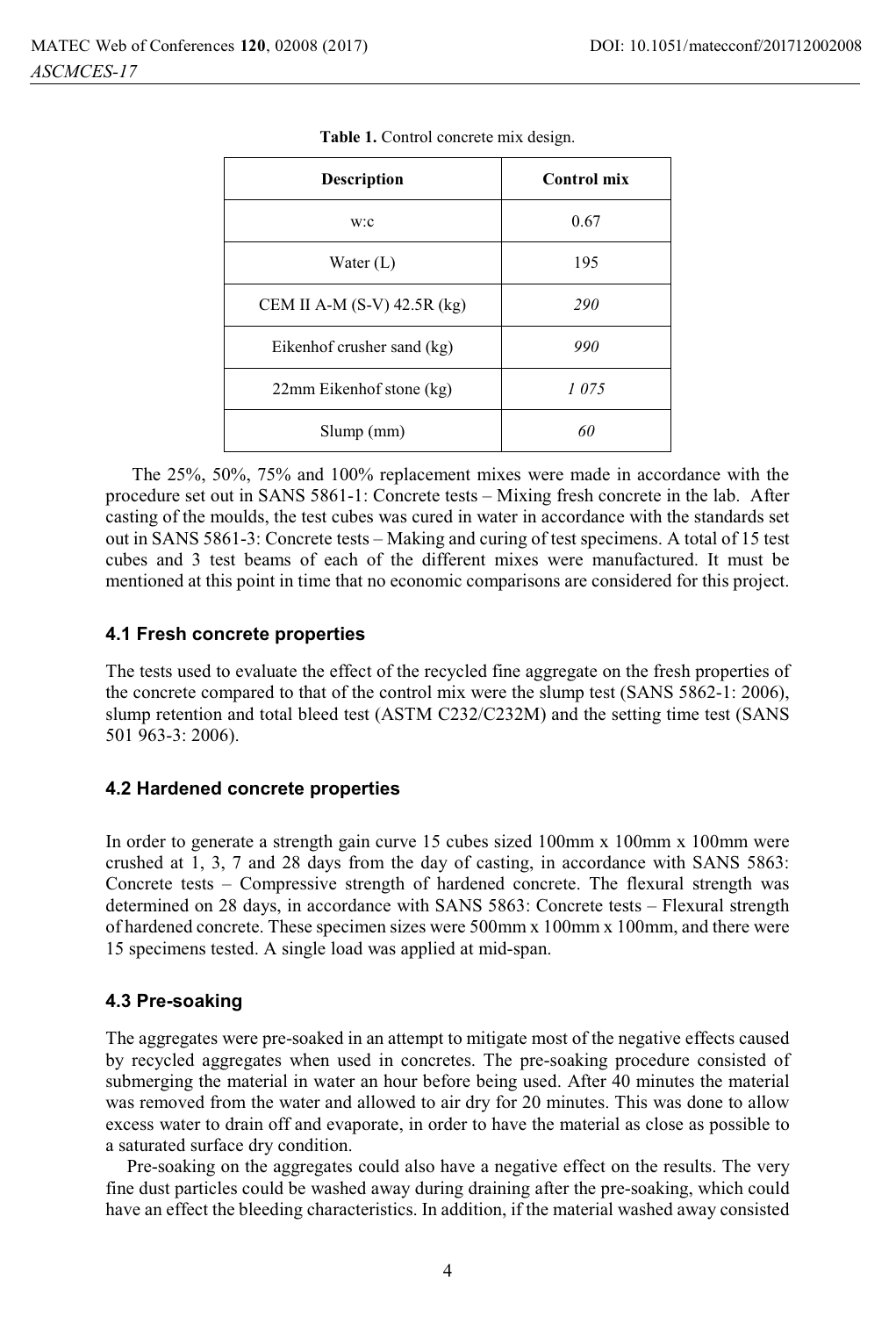of un-hydrated cement particles as expected, it could also have an effect on the compressive and flexural strengths achieved.

# **5 Results**

One of the material classification tests that was performed on the sand, was the relative density (RD) test. The RD of the sand used in the control mix was 2.89, whereas the RD of the RCA sand was 2.57. The lower RD could be attributed to the usually more porous nature of RCA.

Figure 2 shows the gradings of the sand used in the control mix and the demolition waste sand (DW) used to manufacture the RCA. It also indicates the envelope used in the concrete mix design. The results indicates that the RCA fines are very fine, and falls mostly outside the fines limit, as set out by The Concrete Institute [2]. A possible reason for this is the amount of masonry present in the RCA.



**Fig 2.** Grading envelope, control sand and DW sand gradings.

### **5.1 Fresh properties results**

### *5.1.1 Slump*

Figure 3 indicates that here is a massive increase in the slump value of the mixes utilizing the DW aggregate as compared to the control mix. The RCA mixes had a small positive increasing trend in the slump value as the percentage DW replacement was increased. Unfortunately, due to time constraints, the material was not left to air dry completely to the saturated surface dry condition desired. The effect of the increased capillary action of the finer material that would make it difficult for excess water to drain off after the pre-soaking, the material was not in a proper saturated surface dry condition and most likely had a large degree of surface water present. This surface water is exacerbated by the material's small particle size, which means that the percentage water retained by the recycled material is much higher for the fine material than it would have been for a larger particle size. All the mixes however still possessed good cohesion.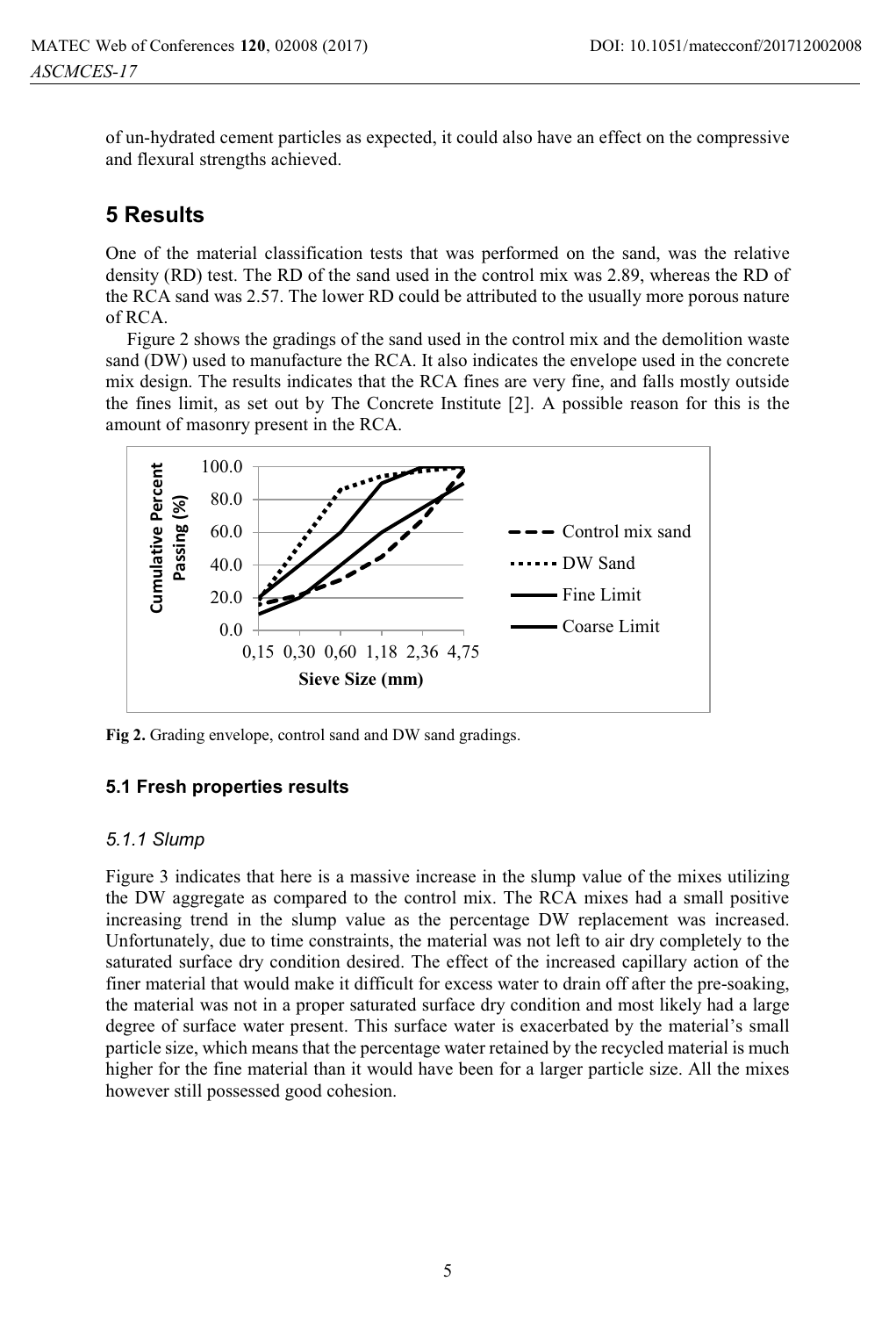

**Fig. 3**. Slump results.

#### *5.1.2 Slump retention*

When the trend lines produced by the slump retention results of the different mixes containing the demolition waste is compared with that of the control mix (Figure 4) there is a slight trend of reduced slump retention or faster setting rate than expected. However the trend does not increase as the level of replacement increases. The reason for this reduced slump retention could be as a result of the higher water absorption of the demolition waste material, thus effectively taking water from the mix. Thus, the pre-soaking procedure used for this material may have been inadequate and a longer pre-soak time could have been necessary.



**Fig. 4**. Slump retention.

#### *5.1.3 Setting time*

The setting and hardening process of Portland cement can be divided into 3 distinct stages [8], these stages are:

- 1. Dormant Stage paste remains plastic and workable
- 2. Setting stage the paste is stiff and unworkable
- 3. Hardening stage the paste is a rigid solid and gains strength with time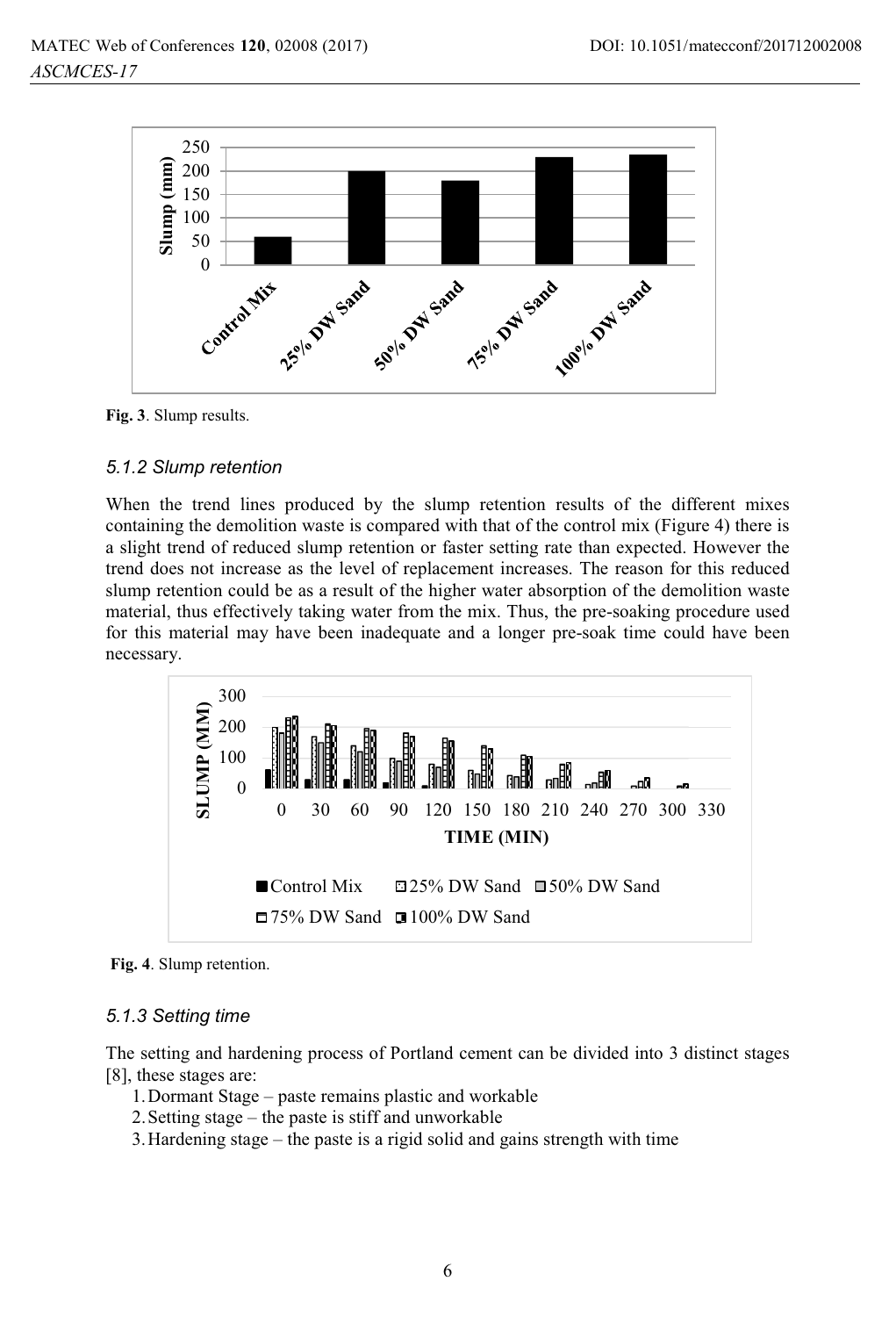

**Fig. 5.** Setting time.

#### *5.1.4 Bleed volume*

The transition between the dormant and setting stage is known as the initial set and the transition between the setting and hardening stages is known as the final set. As can be seen from the Figure 5, there is an almost linear increase in the setting times achieved for the mixes containing the demolition waste sand material compared with that of the control mix. It can therefore be deduced that an increase in the amount of recycled fines would result in an increase in the setting time of the mix. The high workability in conjunction with the increased setting times of the mix could be an indicator of a high degree of free water in the mix. If the setting stage of the 50% replacement is taken as an outlier, then the results in Figure 5 would suggest that the setting stages of the mixes containing the demolition waste material reduces as the level of replacement increases.



**Fig. 6.** Bleed volume.

It is important to note that the bleed volume results in this study were only the bleed volumes measured on the surface of the concrete after the 280 minute test period, and not the total bleed volume of the concrete. This is because weight measurements of the test samples after being oven-dried were not measured and therefore, the total bleed volumes could not be calculated. The bleeding of concrete is affected by 2 main factors, the relative density of the aggregates in the concrete mix as well as the amount extremely fine material present in the concrete mix. As can be seen in Figure 6, the bleed volumes of the concretes containing the demolition waste material showed lower bleeding than that of the reference mix, and the results also showed a trend of decreasing bleed volumes as the level of replacement increased.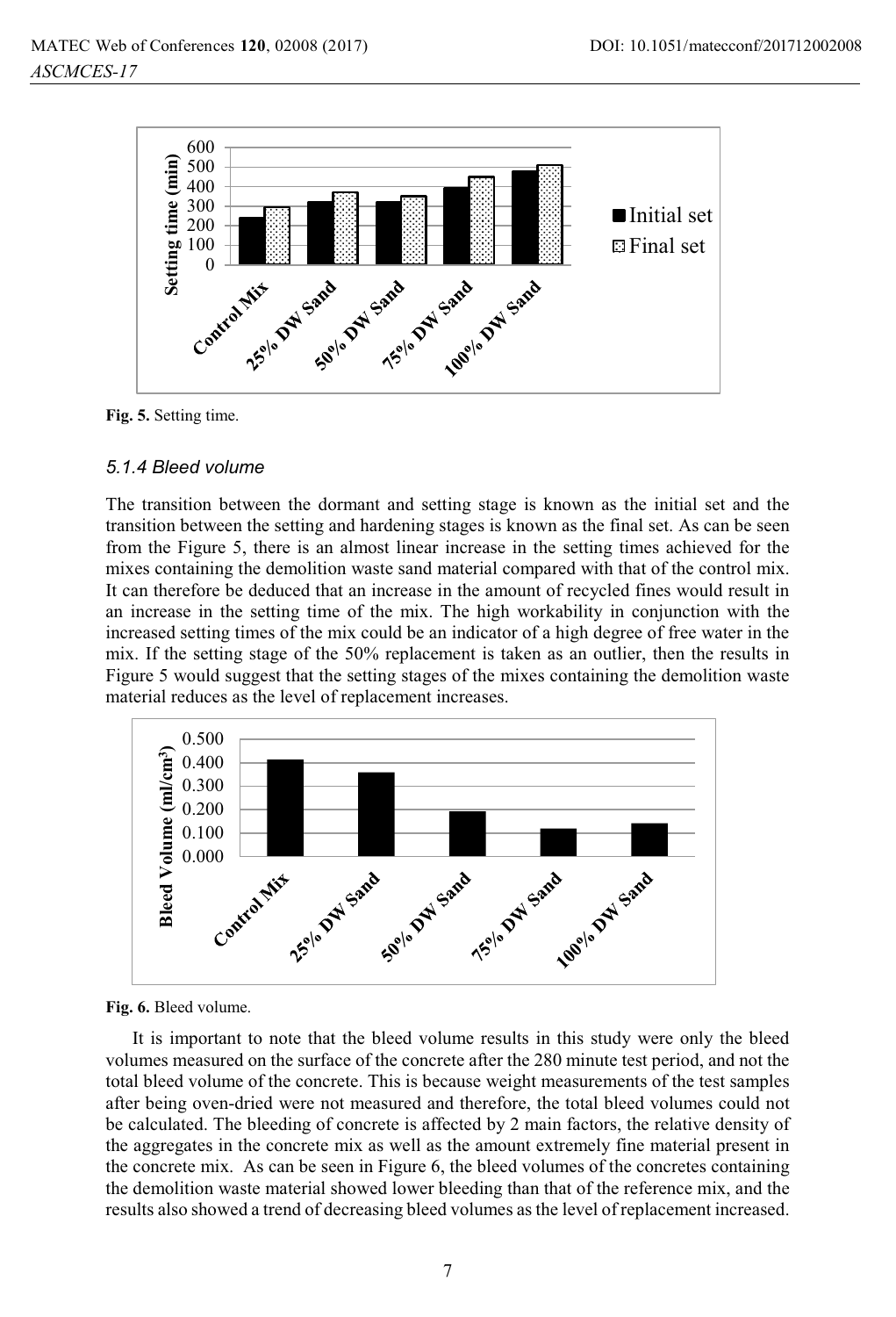This was unexpected as the slumps earlier pointed to excess water present in the concrete mixes and the grading of the material, in Figure 1, also showed a reduced amount of very fine or dust particles present, as well as the assumption that much of the finer particles would have been washed away during the pre-soaking procedure. All of these factors should have increased the bleed volumes experienced. However, the lower relative density of the recycled aggregate as well as the higher water absorption of the demolition waste aggregate seems to have been sufficient to surpass all of these factors and thus effectively reduced the amount of bleeding of the concrete mixes containing the demolition waste sand material.

### **5.2 Hardened properties results**

### *5.2.1 Compressive strength development*

It can be seen from Figure 7 that as the replacement of the virgin aggregate with that of recycled demolition fines increases, there is a drastic reduction in the compressive strength development of the concrete. This progressive loss in compressive strength could be attributed to the gradual increase in the lower quality demolition waste sand. This effect could have been exacerbated by the high volume of pores in the DW aggregate present in the concrete mixes leading to an increase in the voids of the concrete and thus a loss in the concrete's strength. The mixture, as it stands, is not really advisable for any use, due to the severely reduced strength for the amount of cement added, effectively making the concrete uneconomical to use.



**Fig. 7.** Compressive strength development curves.

### *5.2.2 Flexural strength*

It can be seen from Figure 8 that the flexural strength of the concrete decreased with the increase in sand replacement. It is said that concrete mixes made with virgin aggregates typically have a compressive strength to flexural strength ratio of around 1:10, and the control mix stays true to this assumption. The recycled demolition waste sand showed ratios ranging between 1.33:10 to 2.4:10. The ratio increase with an increase in the percentage replacement. This could be as a result of the better interfacial bond strength of the material to the new cement mortar because of its rougher texture caused by the attached cement mortar paste.